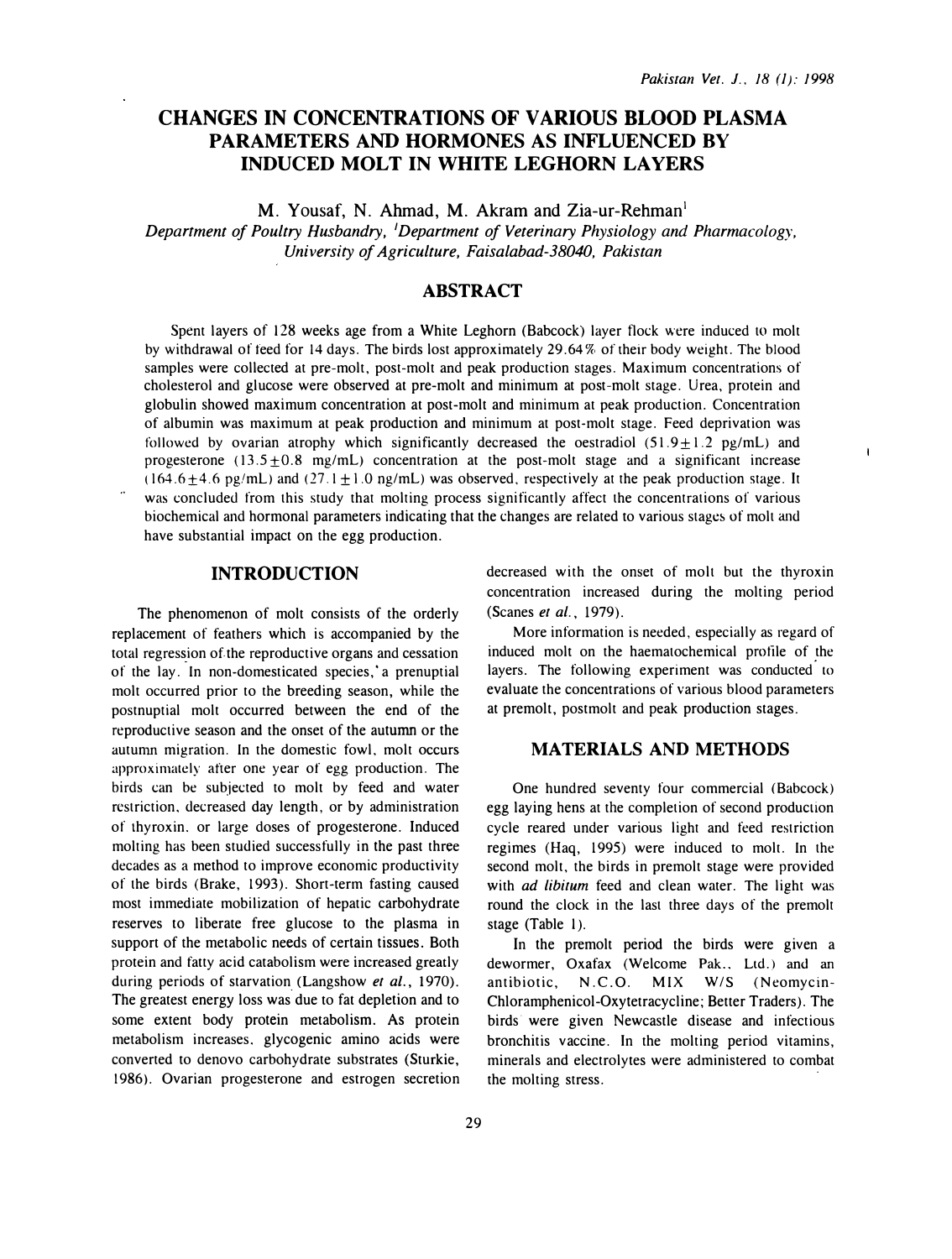| Days       | Water      | Feed                    | Light $(h)$ |  |
|------------|------------|-------------------------|-------------|--|
|            |            | Premolt phase           |             |  |
| $1$ to $4$ | Ad libitum | Ad libitum              | 16          |  |
| $5$ to $7$ | Ad libitum | Ad libitum              | 24          |  |
|            |            | Molt phase              |             |  |
| $1$ to 4   | No.        | No                      | 6           |  |
| 5 to 14    | Ad libitum | N <sub>0</sub>          | 6           |  |
| 15 to 21   | Ad libitum | Ground corn 45 g/bird   |             |  |
| 22 to 49   | Ad libitum | Pullet grower 65 g/bird | 6           |  |
| 50 onwords | Ad libitum | Layer mash              | 12          |  |

Table 1: Molting schedule of birds

The blood was obtained directly from the wing vein of the birds and heparin was used as an anti-coagulant. Blood samples were centrifuged for 3-5 minutes at 2000 rpm. Plasma was collected and small aliquots were stored at -20°C until analysis. The plasma samples thus obtained were analyzed by Kit method (Rondox) for blood chemistry and hormonal estimation was done by Serono Diagnostic kits.

### RESULTS AND DISCUSSION

In the present study plasma cholesterol, glucose and progesterone concentrations were maximum at premolt and minimum at post-molt stage whereas reverse was true for urea concentration (Table 2).

The results are substantiated by the findings of Cheshmedzhieva and Dimov ( 1989) who have reported that induced molting inhibited indigenous cholesterol synthesis. Akram (1995) reported that cholesterol concentration significantly decreased in post-molt stage. Increased levels of thyroid hormones and regression of ovarian cells might have also contributed towards lowering of cholesterol concentration at post-molt stage. Significantly high levels of cholesterol were observed at peak production stage which may be related to lipoprotein complex, transporting lipids being synthesized in the liver (Sturkie, 1986). However, Haq ( 1995) has reported that feed restriction of the growing period resulted in significant increase in the cholesterol concentration at 20 weeks of age.

Decreased glucose concentration at postmolt stage could be due to that short-term fasting caused almost immediate mobilization of hepatic carbohydrate reserves to liberate free glucose to the plasma in the support of metabolic needs by hepatic glycogenolysis but not directly by muscle glycogenolysis. Thus, even though body weight was reduced during starvation, its greatest

energy loss was due to the fat depletion and to some extent body protein mobilization (Hazelwood and Lorenz, 1959; Brady et al., 1978). Decreased progesterone concentration at this stage (Table 2) might be responsible for changes in the glucose, protein and cholesterol concentrations. Akram (1995) also found maximum glucose concentration at pre-molt stage whereas Haq ( 1995) observed that feed restriction of the growing period resulted in the decrease blood glucose levels.

Plasma urea concentration showed significant increase at post-molt stage (Table 2). Akram (1995) reported that under various stages of molt and production, maximum concentration of urea was · observed at end of production and minimum at pre-molt . stage. Breakdown of proteins during stress would have produced ammonia by domination of amino acids in the liver which might have converted to urea. There may be another assumption that urea concentration remained high due to less degradation because when the birds are starved there is least excretion of nitrogen.

Protein and globulin concentrations were maximum at post-molt and minimum at peak production stage whereas albumin and oestradiol concentrations were maximum at peak production and minimum at post-molt stage (Table 2). Haq (1995) stated that serum protein was significantly higher in birds grown on 85 per cent of feed requirement. Akram ( 1995) reported minimum protein concentration at peak production. Plasma protein levels were maintained during fasting period until body protein stores were markedly depleted. Thus after the depletion of fat reserves and breakdown of protein, protein catabolism increased to fulfill requirement of energy needs and other essential mechanism commencing in the body.

Significant decrease in the concentration of albumin was observed at postmolt stage. The albumin might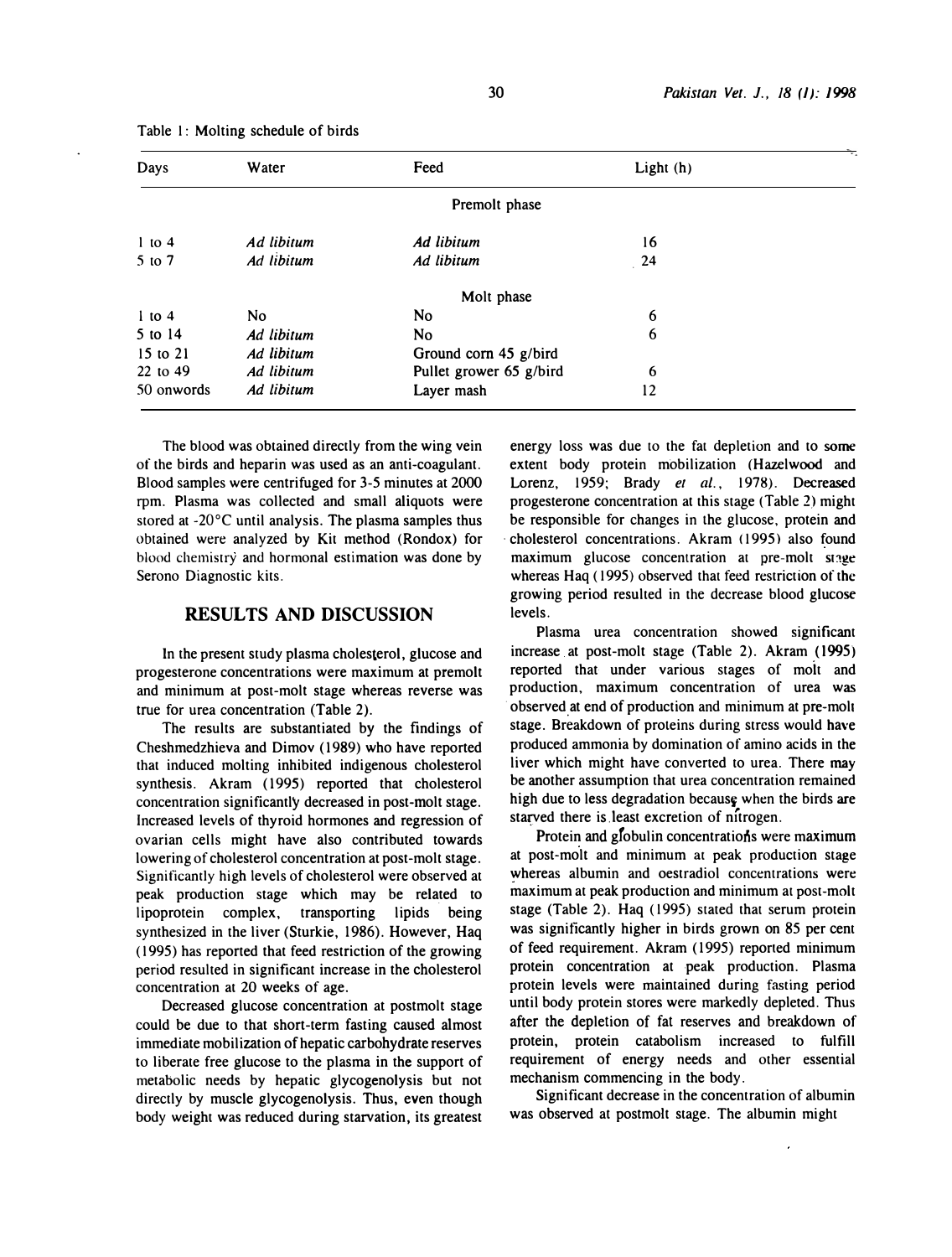| Peak production  | Post-molt       | Pre-molt         | <b>Parameters</b>                                                                                   |
|------------------|-----------------|------------------|-----------------------------------------------------------------------------------------------------|
| $119.7 + 3.3b$   | $86.9 \pm 1.4c$ | 174.0 $\pm$ 2.1a | Cholesterol (mg/dL)                                                                                 |
| $95.4 \pm 2.3b$  | $79.5 \pm 2.0c$ | $113.7 + 2.7a$   | Glucose $(mg/dL)$                                                                                   |
| $12.7 \pm 0.2b$  | $16.0 \pm 0.2a$ | $9.8 + 0.1c$     |                                                                                                     |
| $6.4 \pm 0.2c$   | $7.1 \pm 0.3a$  | $6.9 \pm 0.3 b$  |                                                                                                     |
| $2.4 \pm 0.2a$   | $2.0 \pm 0.1c$  | $2.3 \pm 0.3 b$  |                                                                                                     |
| 4.1 $\pm$ 0.2c   | $5.2 \pm 0.2a$  | $4.6 \pm 0.2b$   |                                                                                                     |
| $27.1 \pm 1.0$   | $13.5 \pm 0.8c$ | $29.8 + 1.5a$    |                                                                                                     |
| $164.6 \pm 4.6a$ | $51.9 \pm 1.2c$ | $71.9 \pm 3.6$   | Oesteradiol $(pg/mL)$                                                                               |
|                  |                 |                  | Urea $(mg/dL)$<br>Protein $(g/dL)$<br>Albumin $(g/dL)$<br>Globulin $(g/dL)$<br>Progesterone (ng/mL) |

Table 2: Effect of induced molt on the concentration of various blood parameters (Mean  $\pm$  SE) of commercial layers.

Values with different letters in a row differ significantly  $(P < 0.05)$ 

have been utilized to supply energy to the body because it is easily digested and utilized by the body. Low levels of albumin were observed when there was excessive loss of protein either internal loss or increased protein breakdown for gluconeogenesis (Benjamin, 1985). Akram ( 1995) observed that minimum concentration of plasma albumin at post-molt stage.

Maximum concentration of globulin was observed at post-molt stage. Akram (1995) reported maximum concentration at post-molt and minimum at peak production stage. Increased level of globulin reflected that immune system was quite active at the post-molt stage due to which low mortality was observed during the experiment. The increased level of globulin might be due to the rapid utilization of albumin which is easily degraded and available to the body. Thus, decrease albumin concentration consequently resulted in an increased concentration of globulin.

Significant decrease in the concentration of progesterone was observed in the post-molt stage. The results of this study are in line with the findings of Kono et al. (1986), they reported that plasma progesterone concentration was reduced in molting period and increased in post-molt period. Porter et al. ( 1991) observed low levels of progesterone concentration by day third of the feed restriction. Dickerman et al. (1992) found that plasma progesterone concentration reduced during molting process. Vanmontfort et al. (1994) concluded that feed deprivation for 10 days significantly depressed the progesterone concentration. Akram ( 1995) investigated that plasma progesterone concentration was maximum at pre-molt and minimum at post-molt stage.

Kono et al. (1986) found that plasma oestradiol concentration was slightly reduced in the post-molt period and increased rapidly at the peak production stage. Porter et al. (1991) observed low levels of oestradiol concentration by day third of the feed restriction. It was found that oestradiol concentration was higher when egg production was higher (Izumi et al., 1992). Hence oestradiol concentration is directly proportional to egg production. Akram (1995) reported maximum oestradiol concentration at peak production and minimum at post-molt stage.

Ovarian oestrogen secretion decreased with the onset of the molt, this might be due to the regressed cells of the ovary and oviduct. Oestrogen and progesterone concentration were significantly higher at peak production as compared to the pre-molt stage.

Increased production of oestrogen and progesterone was also followed by decreased level of cholesterol during three stages indicating its utilization in the synthesis of these hormones. A high level of oestrogen at peak production may be able to modify the concentration of cytoplasmic progesterone receptors in the reproductive tract (Pageaux et al., 1983). Increased levels of oestradiol 17 B enhances the growth of oviduct, induces synthesis of ovalbumin (Sturkie, 1986).

#### **REFERENCES**

- Akram, K., 1995. The impact of induced molting on hormone-haematochemical profile and productive performance of the layers during the second production cycle. Ph.D. thesis, Department of Poultry Husbandry, University of Agriculture, Faisalabad.
- Benjamin, M.M., 1978. Outline of Veterinary Clinical Pathology. (3rd Ed.). The Iowa State University Press, Iowa, USA.
- Brady, L.T., D.R. Rawsos, R.S. Brady, W.G. Bergen and G.A. Leveille, 1978. The effects of fasting on body composition, glucose turnover, enzymes and metabolites in the chicken. J. Nut., 108, 648.
- Brake, J., 1993. Recent advances in induced molting. Poult. Sci., 72: 929-931.
- Cheshmedzhieva, S. and V. Dimov, 1989. Cholesterol metabolism during molting in laying hens. Zhivotnov dni-Nauki, 26: 57-62, (Poult. Abst., 18: 1159; 1992).